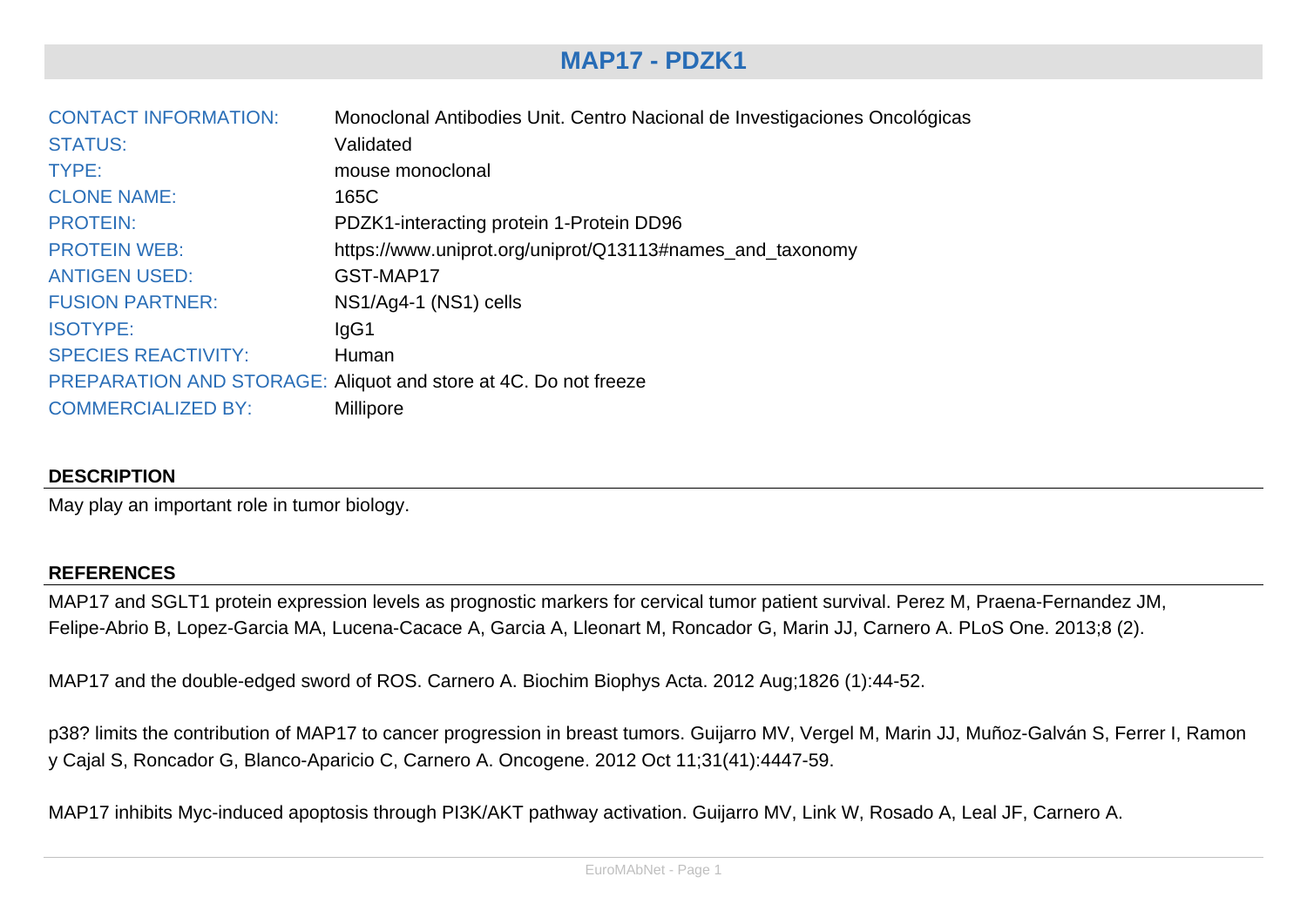Carcinogenesis. 2007 Dec;28(12):2443-50.

MAP17 enhances the malignant behavior of tumor cells through ROS increase. Guijarro MV, Leal JF, Blanco-Aparicio C, Alonso S, Fominaya J, Lleonart M, Castellvi J, Ramon y Cajal S, Carnero A. Carcinogenesis. 2007 Oct;28(10):2096-104.

MAP17 overexpression is a common characteristic of carcinomas. Guijarro MV, Leal JF, Fominaya J, Blanco-Aparicio C, Alonso S, Lleonart M, Castellvi J, Ruiz L, Ramon Y Cajal S, Carnero A. Carcinogenesis. 2007 Aug;28(8):1646-52.

## **APPLICATIONS**

| <b>IHC Techniques</b>              |      |             | Clone   Dilution   Antibody concentration   Antigen retrieval method |  |  |        |  |  | Visualization kit Positive control Negative control Protein localization Positivity in other species |
|------------------------------------|------|-------------|----------------------------------------------------------------------|--|--|--------|--|--|------------------------------------------------------------------------------------------------------|
| <b>Frozen tissue and cytospins</b> |      |             |                                                                      |  |  |        |  |  |                                                                                                      |
| Recommended                        | 165C | Neat        | supernatant                                                          |  |  |        |  |  |                                                                                                      |
| <b>Paraffin tissue</b>             |      |             |                                                                      |  |  |        |  |  |                                                                                                      |
| Recommended                        | 165C | $\vert$ 1:5 | supernatant                                                          |  |  | Kidney |  |  |                                                                                                      |
| <b>Immunofluorescence</b>          |      |             |                                                                      |  |  |        |  |  |                                                                                                      |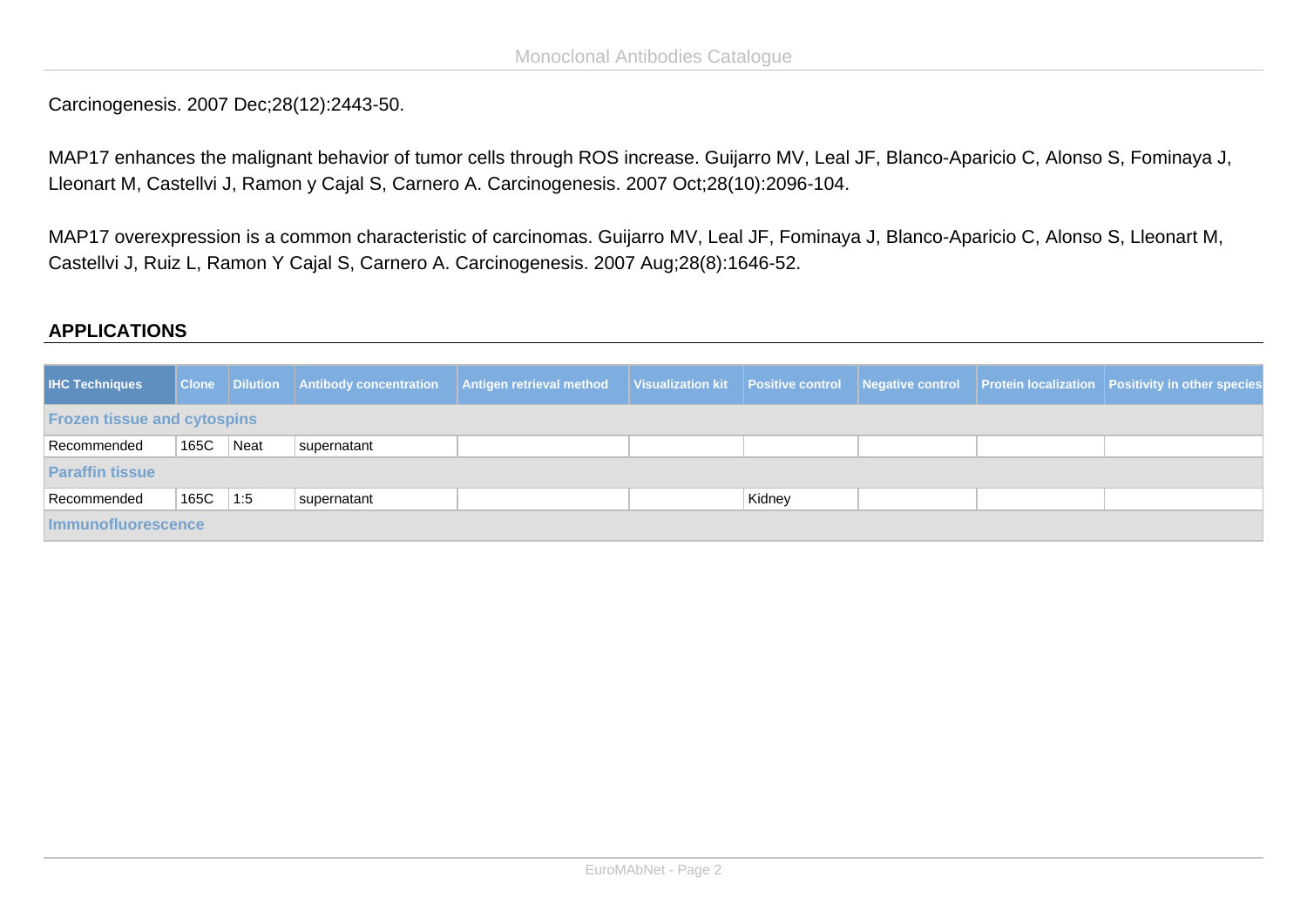

## **165C is able to detect human MAP17 protein in immunocytochemistry**

To confirm that 165C mAb recognizes human MAP17 protein, immunocytochemistry on frozen cytospin preparations of GFP-tagged MAP17 expressed in HEK293T was performed. Cytospin preparation of GFP transfected cells was used as negative control.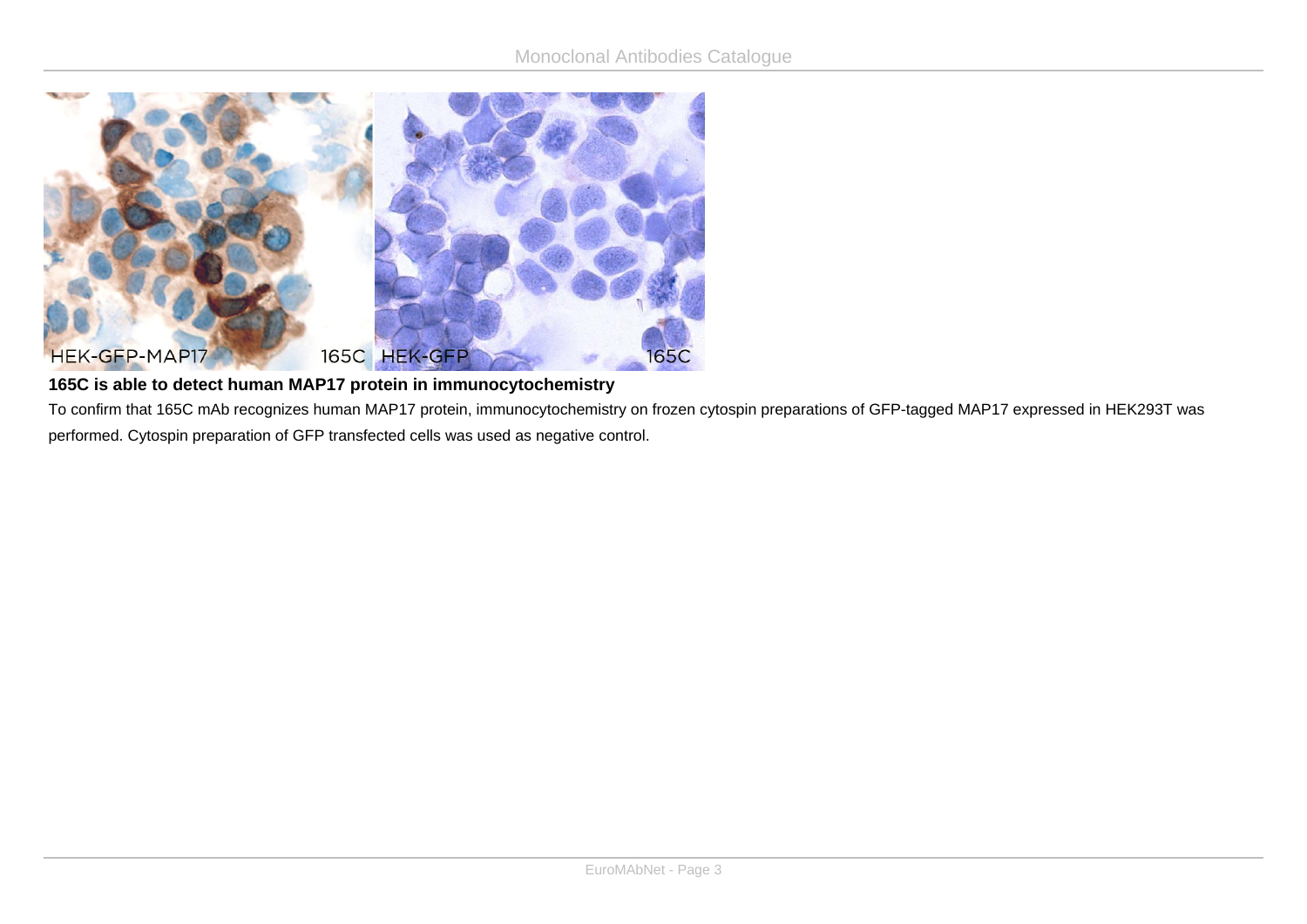

**165C mAb can be used to detect MAP17 protein in human paraffin tissues.**

| <b>WB Techniques</b>    | <b>Clone</b> | <b>Dilution</b> | <b>Antibody concentration</b> | <b>Positive control</b> | Negative control | <b>Expected MW</b> | <b>Observed Mw</b> | <b>Positivity in other species</b> |
|-------------------------|--------------|-----------------|-------------------------------|-------------------------|------------------|--------------------|--------------------|------------------------------------|
| <b>Western Blotting</b> |              |                 |                               |                         |                  |                    |                    |                                    |
| Recommended             | 165C         | Neat            | supernatant                   | Kidney                  |                  | 12kDa              | 12kDa              |                                    |
| Immunoprecipitation     |              |                 |                               |                         |                  |                    |                    |                                    |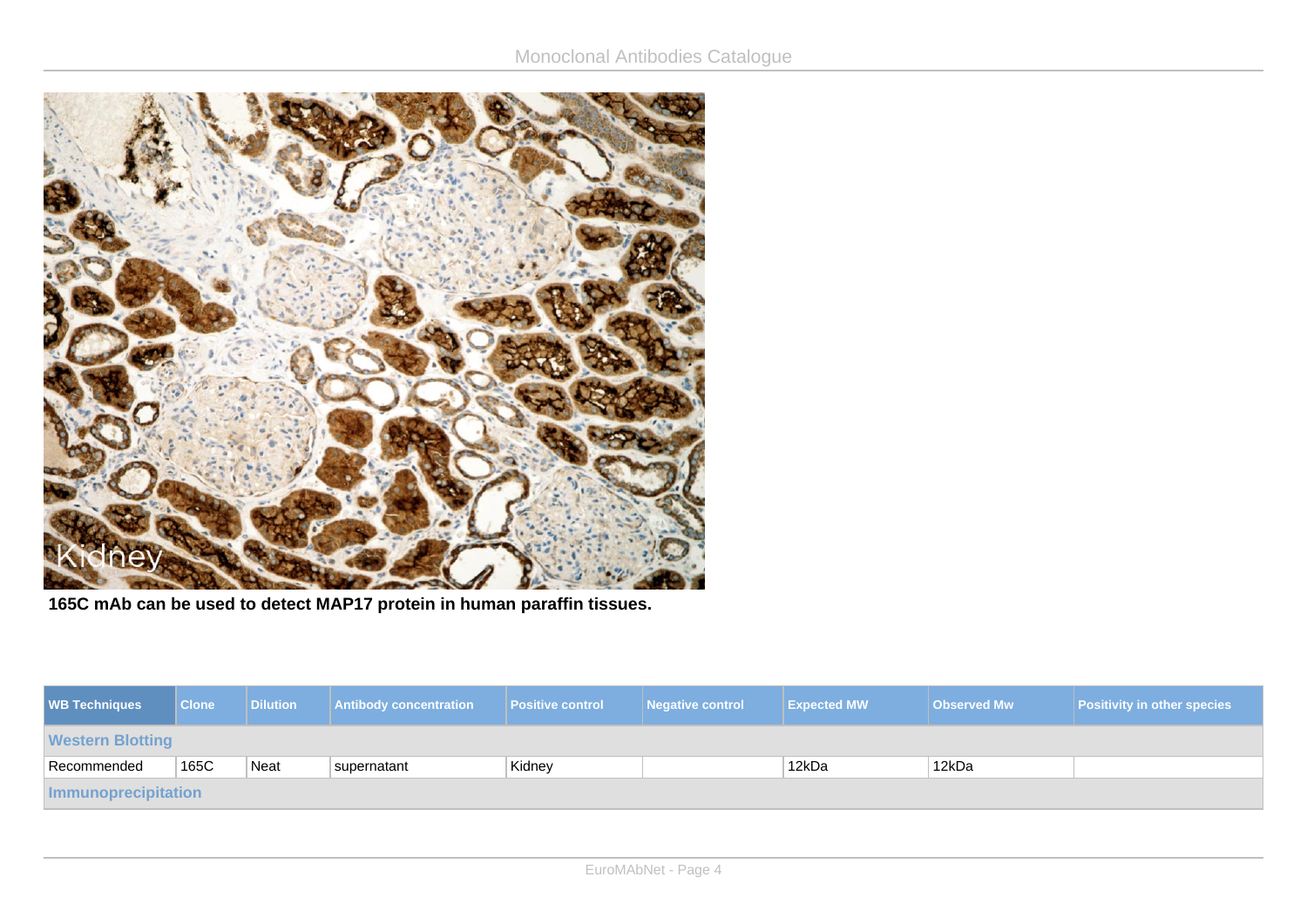

**165C mAb is able to detect human MAP17 protein by WB.** LANES